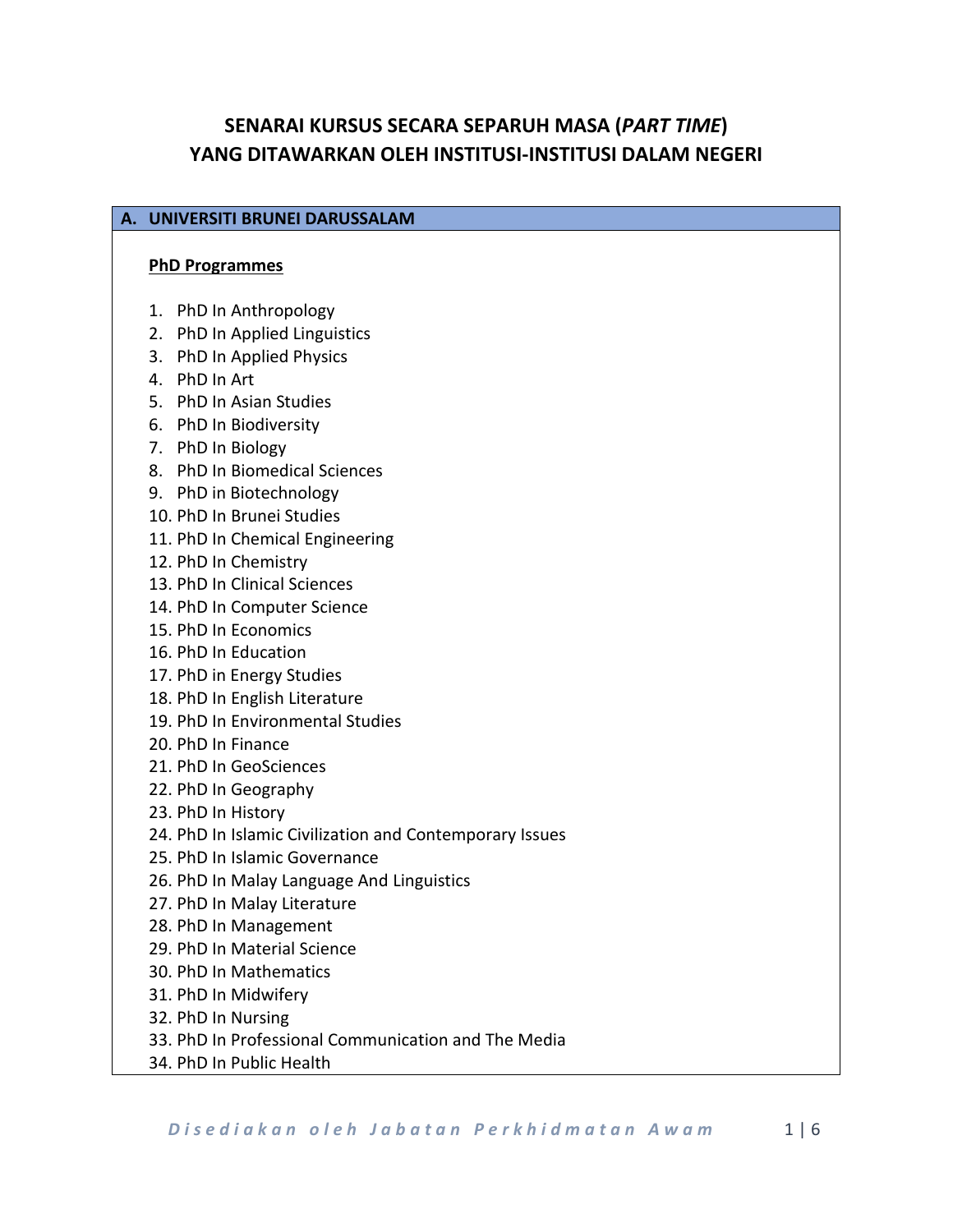- 35. PhD In Public Policy
- 36. PhD In Sociology
- 37. PhD in Systems Engineering

### **Master by Research Programme**

- 1. Master of Arts In Anthropology
- 2. Master of Arts In Art
- 3. Master of Arts in Asian Studies
- 4. Master of Arts In Brunei Studies
- 5. Master of Arts In English Language and Linguistics
- 6. Master of Arts In English Literature
- 7. Master of Arts In Environmental Studies
- 8. Master of Arts In Geography
- 9. Master of Arts In History
- 10. Master of Arts In Islamic Civilization and Contemporary Issues
- 11. Master of Arts In Malay Language and Linguistics
- 12. Master of Arts In Malay Literature
- 13. Master of Arts In Professional Communication And The Media
- 14. Master of Arts In Sociology
- 15. Master of Economics
- 16. Master of Education
- 17. Master of Engineering In Chemical Engineering
- 18. Master of Engineering In Systems Engineering
- 19. Master of Finance
- 20. Master of Health Science In Nursing
- 21. Master of Health Science in Biomedical Sciences
- 22. Master of Health Science in Clinical Sciences
- 23. Master of Health Science in Midwifery
- 24. Master of Health Science in Public Health
- 25. Master of Islamic Governance
- 26. Master of Management
- 27. Master of Science In Applied Physics
- 28. Master of Science In Biodiversity
- 29. Master of Science In Biology
- 30. Master of Science in Biotechnology
- 31. Master of Science In Chemistry
- 32. Master of Science In Computer Science
- 33. Master of Science In Energy Studies
- 34. Master of Science In GeoSciences
- 35. Master of Science In Mathematics
- 36. Master of Science in Material Science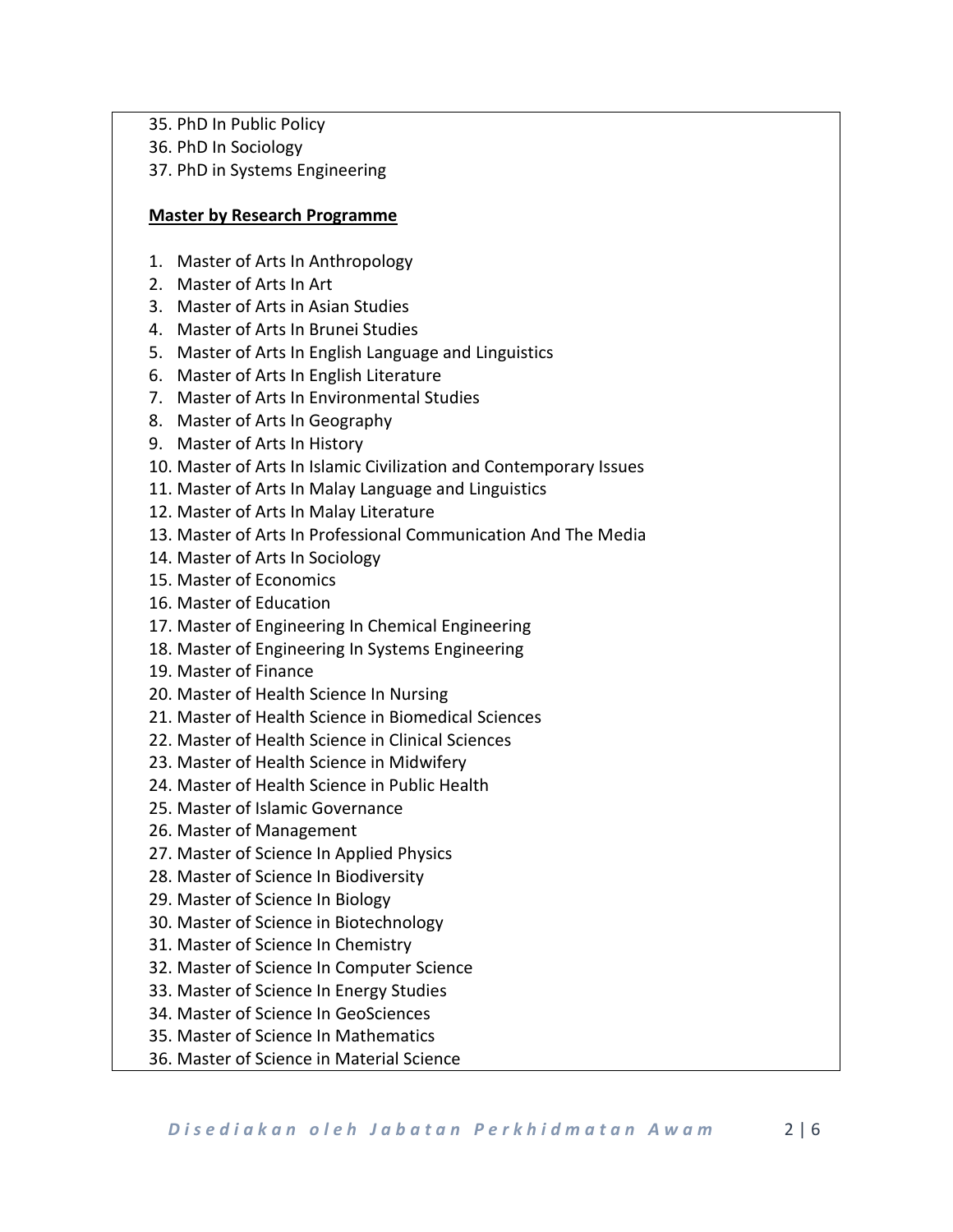### **Master by Coursework Programme**

- 1. Master of Business Administration
- 2. Master of Applied Economics
- 3. Master of Education
- 4. Master of Government
- 5. Master of Islamic Finance
- 6. Master of Logistics
- 7. Master of Management
- 8. Master of Medicine
- 9. Master of Nursing
- 10. Master of Teaching

## *Note: Programmes are offered in both fulltime and part-time modes. Master of Government, Master of Medicine and Master of Nursing are offered in part time mode only.*

Maklumat lanjut boleh dilayari di laman sesawang: [http://www.ubd.edu.bn](http://www.ubd.edu.bn/)

### **B. UNIVERSITI TEKNOLOGI BRUNEI**

### **School of Business**

1. Bachelor of Business (Hons) in Business Information Management

### *Coursework*

2. MSc by Coursework in Management and Technology

### *Research*

- 3. MSc by Research in Management
- 4. PhD in Management
- 5. MSc by Research in Economics
- 6. PhD in Economics
- 7. MSc by Research in Accounting
- 8. PhD in Accounting

### **School of Computing and Informatics**

1. Bachelor of Science ( Hons) in Internet Computing

### *Coursework*

2. MSC by Coursework in Information Security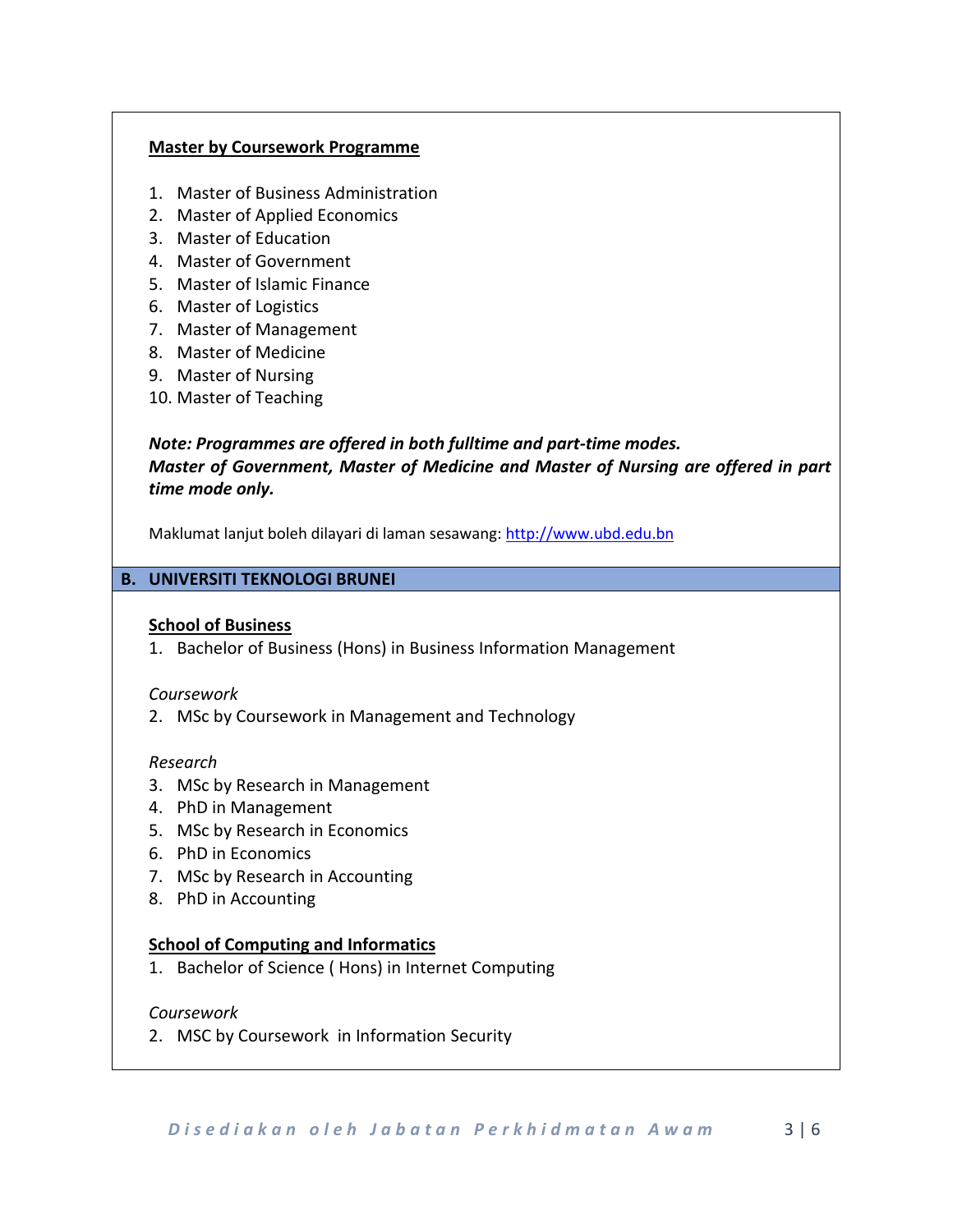### *Research*

- 3. MSc by Research in Computing & Information System
- 4. PhD in Computing & Information System
- 5. MSc by Research in Computer Network Security
- 6. PhD in Computer Network Security
- 7. MSc by Research in Creative Computing
- 8. PhD in Creative Computing

## **School of Applied Science And Mathematics**

## *Research*

- 1. MSc by Research in Applied Mathematics and Economics
- 2. PhD in Applied Mathematics and Economics
- 3. MSc by Research in Food Science & Technology
- 4. PhD in Food Science & Technology

## **Faculty of Engineering**

## *Coursework*

- 1. MSc by Coursework in Electrical and Electronic Engineering
- 2. MSc by Coursework in Petroleum and Chemical Engineering

## *Research*

- 3. MSc by Research in Civil Engineering
- 4. PhD in Civil Engineering
- 5. MSc by Research in Mechanical Engineering
- 6. PhD in Mechanical Engineering
- 7. MSc by Research in Electrical and Electronic Egineering
- 8. PhD in Electrical and Electronic Engineering
- 9. MSc by Research in Petroleum and Chemical Engineering
- 10. PhD in Petroleum and Chemical Engineering

## *Note: Programmes are offered in both fulltime and part-time modes.*

Maklumat lanjut boleh dilayari di laman sesawang: [http://www.utb.edu.bn](http://www.utb.edu.bn/)

## **C. KOLEJ UNIVERSITI PERGURUAN UGAMA SERI BEGAWAN**

## **Program Doktor Falsafah Perguruan Ugama**

- 1. Doktor Falsafah Perguruan Ugama Usuluddin
- 2. Doktor Falsafah Perguruan Ugama Syariah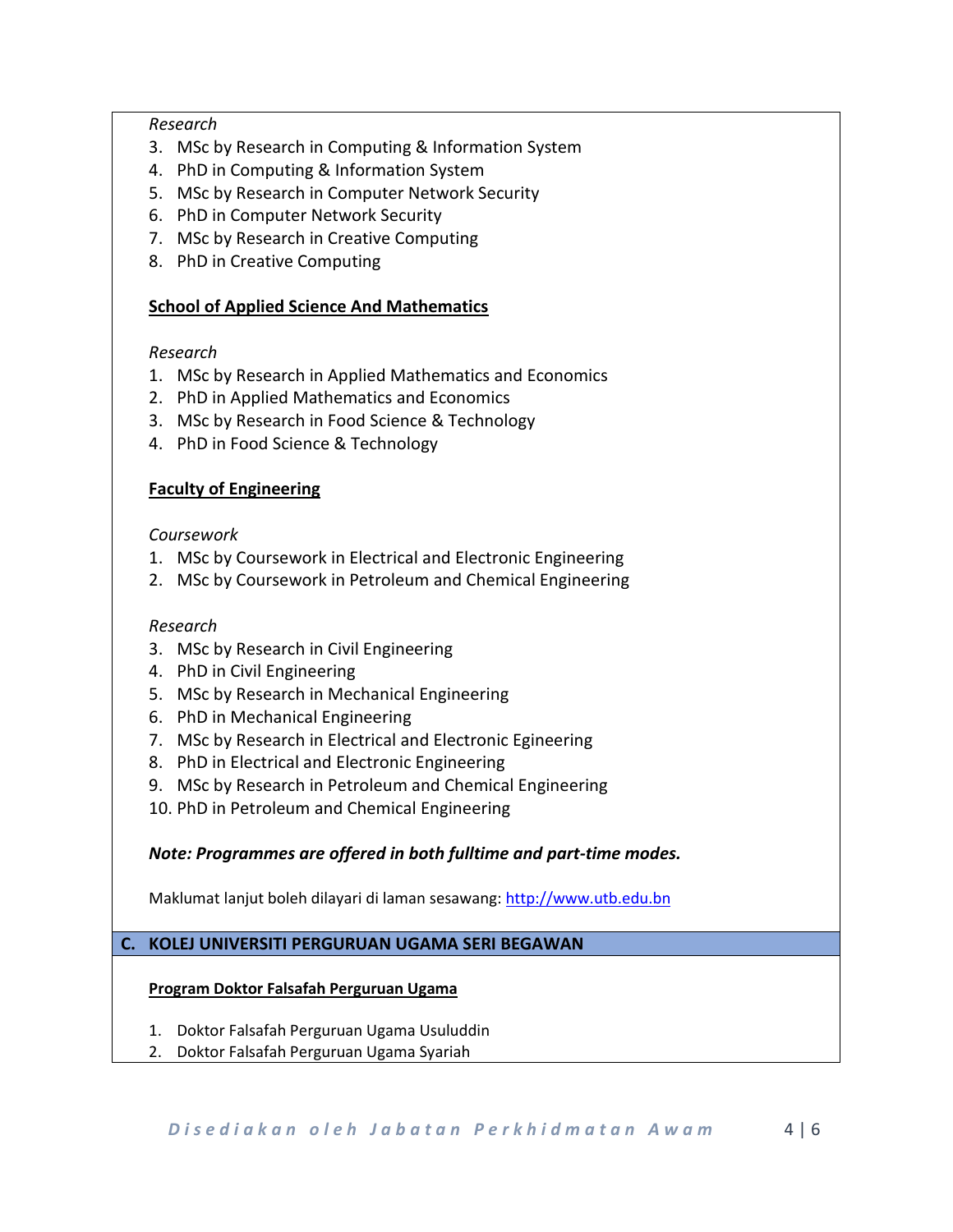- 3. Doktor Falsafah Perguruan Ugama Pendidikan Islam
- 4. Doktor Falsafah Perguruan Ugama Sejarah dan Tamadun Islam
- 5. Doktor Falsafah Perguruan Ugama Sastera Islam
- 6. Doktor Falsafah Perguruan Ugama Bahasa Arab
- 7. Doktor Falsafah Perguruan Ugama Kajian Ahli Sunnah Waljamaah

### *Nota: Tempoh pengajian disediakan secara sepenuh masa dan separuh masa.*

### **Program Sarjana Perguruan Ugama**

- 1. Sarjana Perguruan Ugama Usuluddin
- 2. Sarjana Perguruan Ugama Syariah
- 3. Sarjana Perguruan Ugama Pendidikan Islam
- 4. Sarjana Perguruan Ugama Sejarah dan Tamadun Islam
- 5. Sarjana Perguruan Ugama Sastera Islam
- 6. Sarjana Perguruan Ugama Bahasa Arab
- 7. Sarjana Perguruan Ugama Kajian Ahli Sunnah Waljamaah.

### *Nota: Tempoh Pengajian disediakan secara sepenuh masa dan separuh masa.*

Maklumat lanjut boleh dilayari di laman sesawang: [http://www.kupu-sb.edu.bn](http://www.kupu-sb.edu.bn/)

### **D. LAKSAMANA COLLEGE OF BUSINESS**

### *Full-time Evening Class*

- 1. BA (Hons) in Accounting & Finance
- 2. BA (Hons) in Management
- 3. BA (Hons) in Marketing
- 4. BA (Hons) in Computer Science

Maklumat lanjut boleh dilayari di laman sesawang:<https://www.lcb.edu.bn/>

### **E. KOLEJ INTERNATIONAL GRADUATE STUDIES**

### *Evening Part-time Class*

- 1. Bachelor of Business Administration (Hons)
- 2. Bachelor of Business (Hons) Accounting
- 3. Bachelor of Science (Hons) Information Technology
- 4. Bachelor of Science (Hons) in Software Engineering with Multimedia
- 5. Bachelor of Science (Hons) in Technopreneurship
- 6. Bachelor of Communication (Hons) in Digital Media
- 7. Bachelor of Design (Hons) in Professional Design

Maklumat lanjut boleh dilayari di laman sesawang: http://www.kolejigs.edu.bn/